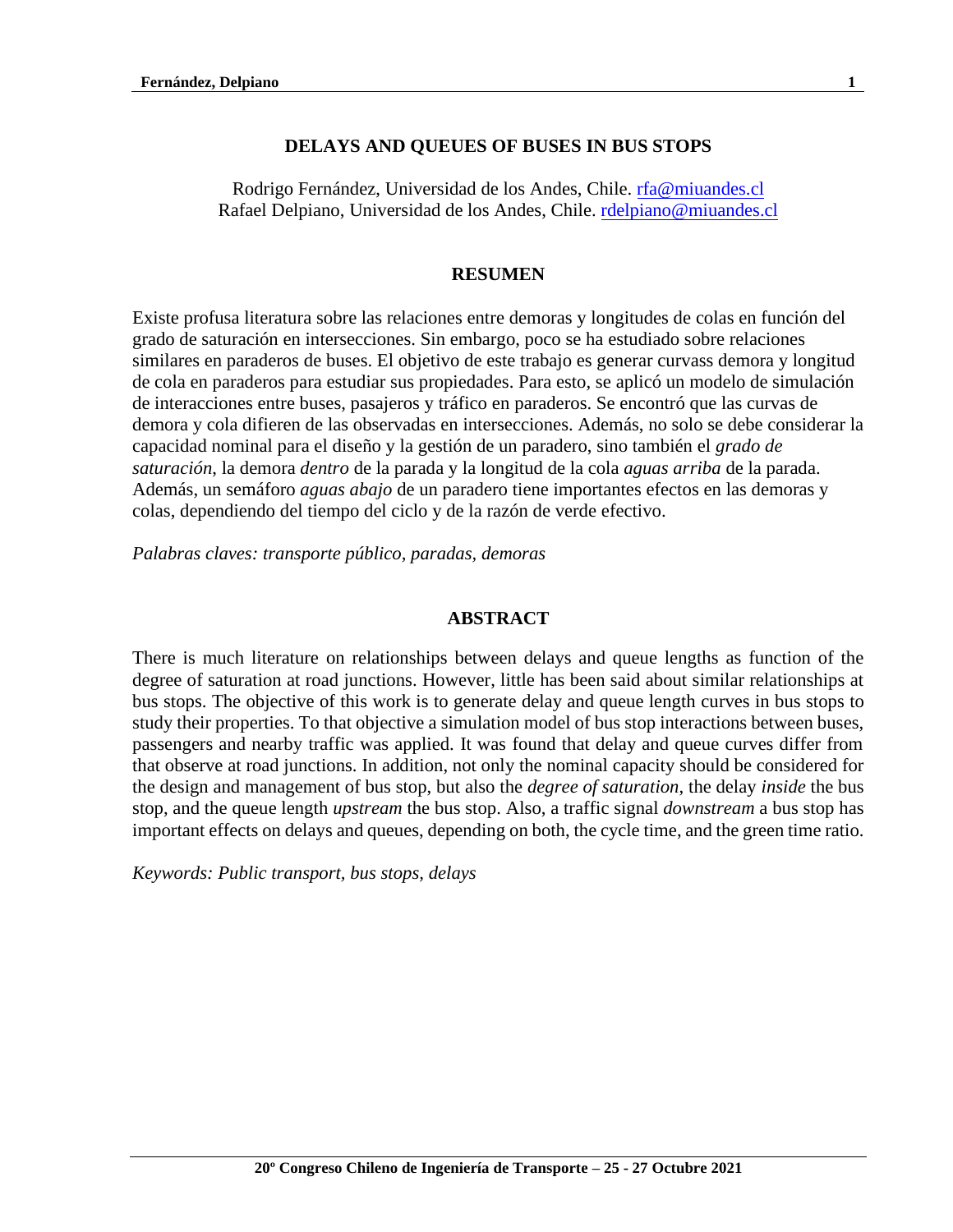#### **1. INTRODUCTION**

Traffic congestion is measured by the magnitude of the delay and queue length that take place in any road element, such as a section of a road, a road junction, an exit of a highway, a bus stops, etcetera. To obtain these indicators it is necessary to calculate the capacity and measure the flow that passes a point in a time period. The ratio between the traffic flow (q) and the capacity (Q) is called degree of saturation  $(x = q/Q)$ , also called volume to capacity ratio  $(v/c)$ , where v is the volume of traffic and c is the capacity (TRB, 2016). Henceforth we will talk about degree of saturation instead of volume to capacity ratio.

It is well-known in the traffic engineering community that there is a relationship between the degree of saturation, delays, and queues (Akçelik, 1998; Hurdle, 1984). Figure 1 shows a typical delay vs degree of saturation curve in a traffic signal. As can be seen, the delay rises gradually with the degree of saturation up to  $x = 0.7$ . From  $x > 0.7$  there is a sharp increase in the delay. For that reason, a value of  $x = 0.9$  is used for traffic signal timing in order to have reserve capacity due to random variations of the traffic flow. This threshold value is called "practical degree of saturation"  $(X_p)$ .



**Figure 1. Delay rate as a function of the degree of saturation at a signalised junction.** (Cycle time = 100 s; green time ratio =  $0.5$ ; S = 1,800 veh/h per lane)

The model that explains the form of the curve in Figure 1 is shown in Equation (1), where all the variables are defined in APPENDIX 1. In the appendix the reader can also realize that  $d = D/q$ , where the units of the variables are  $[d] = [veh-s/veh] = [s]$ ,  $[D] = [veh-s/s] = [veh]$ , and  $[q] = [veh/h]$ .

$$
D = \frac{qC(1 - u)^2}{2(1 - ux)} + N_0x
$$
 (1)

In this equation, the first term is the uniform delay, and the second term is called the random plus oversaturation delay. As can be seen, as x increases, the uniform delay increases because x is in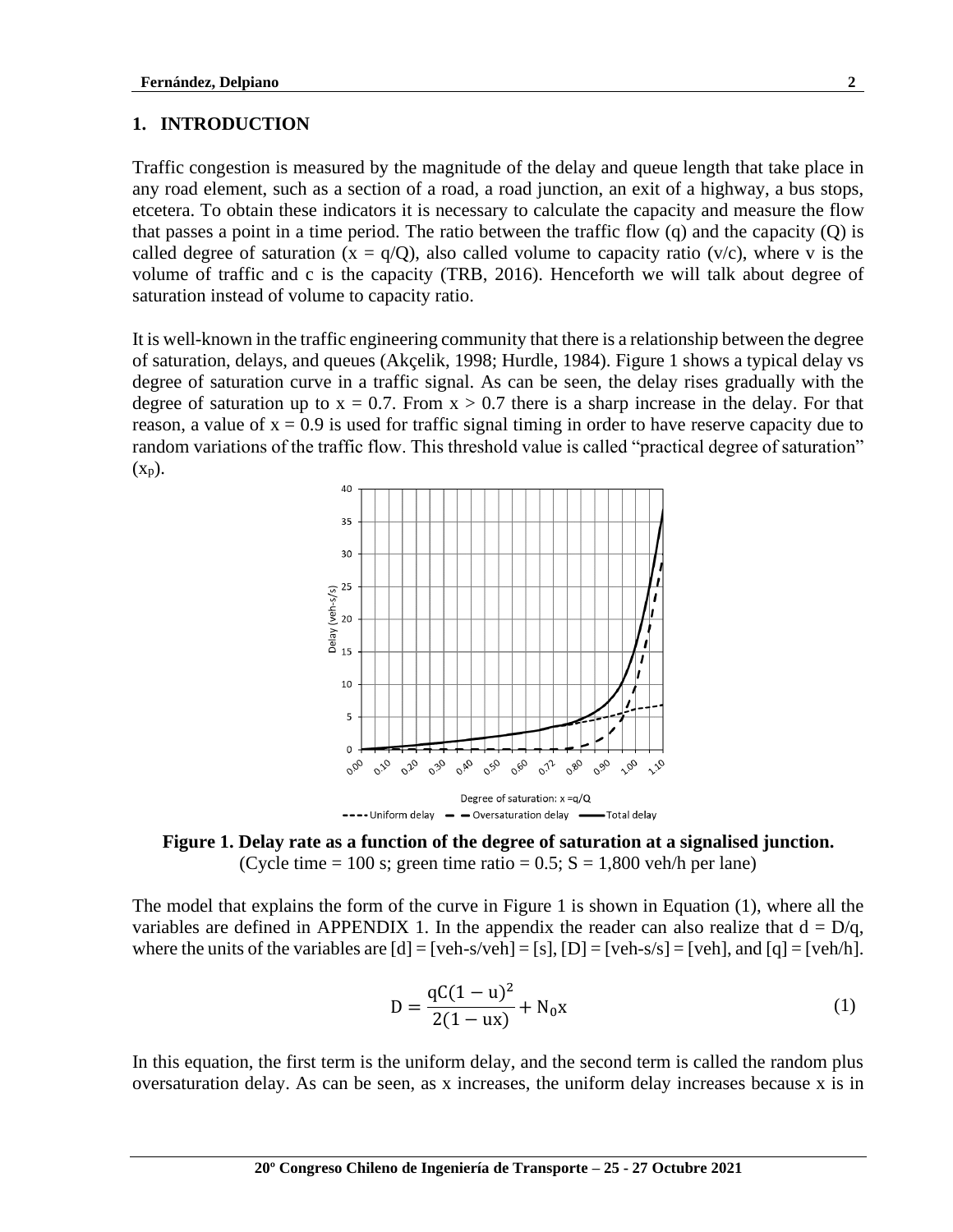the denominator. Similarly, the oversaturation delay increases more than proportional because x multiplies  $N_0$  and, in turn,  $N_0$  depends on x.

There is much literature on curves delay vs degree of saturation,  $d(x)$ , and queue vs degree of saturation, L(x) at road junctions, however, little has been said about these relationships at bus stops. Therefore, the objective of this work is to produce  $d(x)$  and  $L(x)$  curves in bus stops by means of a microscopic simulation model called PASSION (Fernández, 2010), which allows a detailed analysis of the interactions between buses, passengers, and nearby traffic conditions in bus stops.

The  $d(x)$  and  $L(x)$  curves will be useful for studying policy operation as well as physical design of bus stop. For instance, the capacity of the bus stop, the number of berth (loading positions) of the stop area to accommodate the maximum number of buses that arrives, the dwell time of buses, the number of buses queueing upstream the bus stop if this has not enough capacity, and the effect on these outputs of a traffic signal located downstream the bus stop.

This article is divided in five chapters, including this introduction. Chapter 2 summarises the bibliographic review on modelling the delays and queues at road junctions and how the same approach can be applied to study these variables in bus stops. In Chapter 3 we explain the simulation methodology defining the capacities of the simulation model, the layout and operation conditions of the bus stop considered for this study, and two simulation scenarios: with and without a traffic signal downstream the bus stop. Chapter 4 show a working example which aims is to explain potential applications of this study. Finally, some comments on our work are presented in Chapter 5.

## **2. BIBLIOGRAPHIC REVIEW**

A review of delays and queues at traffic signals can be found in Hurdle (1984) who cites previous works of Kimber and Daly (1986), Kimber and Hollis (1979), Akçelik (1988) and Akçelik (1981). The most important issue of these works is how to calculate delays and queues when flows approach to capacity.

The traditional queue theory states that in steady state if  $x \rightarrow 1$ , i.e.,  $q \rightarrow Q$ , d (x) and L (x) tend to infinity. However, in the real word, no one has observer infinite delays or queues since they would require infinite time to form. The solution, for a finite time span, was provided by Kimber and Hollis (1979) defining a coordinate transformation function (Figure 2).

In the figure,  $L_t$  is the predicted queue length for any value of x at the end of a calculation period t;  $L_0$  is the queue at the beginning of the calculation period;  $L_e$  is the steady state queue length predicted by the traditional queuing theory (Little, 1961); and  $L_d$  is the queue length when  $x > 1$ . The function in Figure 1 can also applied to delay calculation (Kimber and Daly, 1986). In fact, following Little (1961), the relationship between the queue length and delay is  $d = L/q$ .

In bus stops, however, a different behaviour has been found. First, the definition and calculation of capacity is different. In a junction the capacity is defined as the maximum number of vehicles that can cross the stop line in a given time period under prevailing, roadway, traffic, and control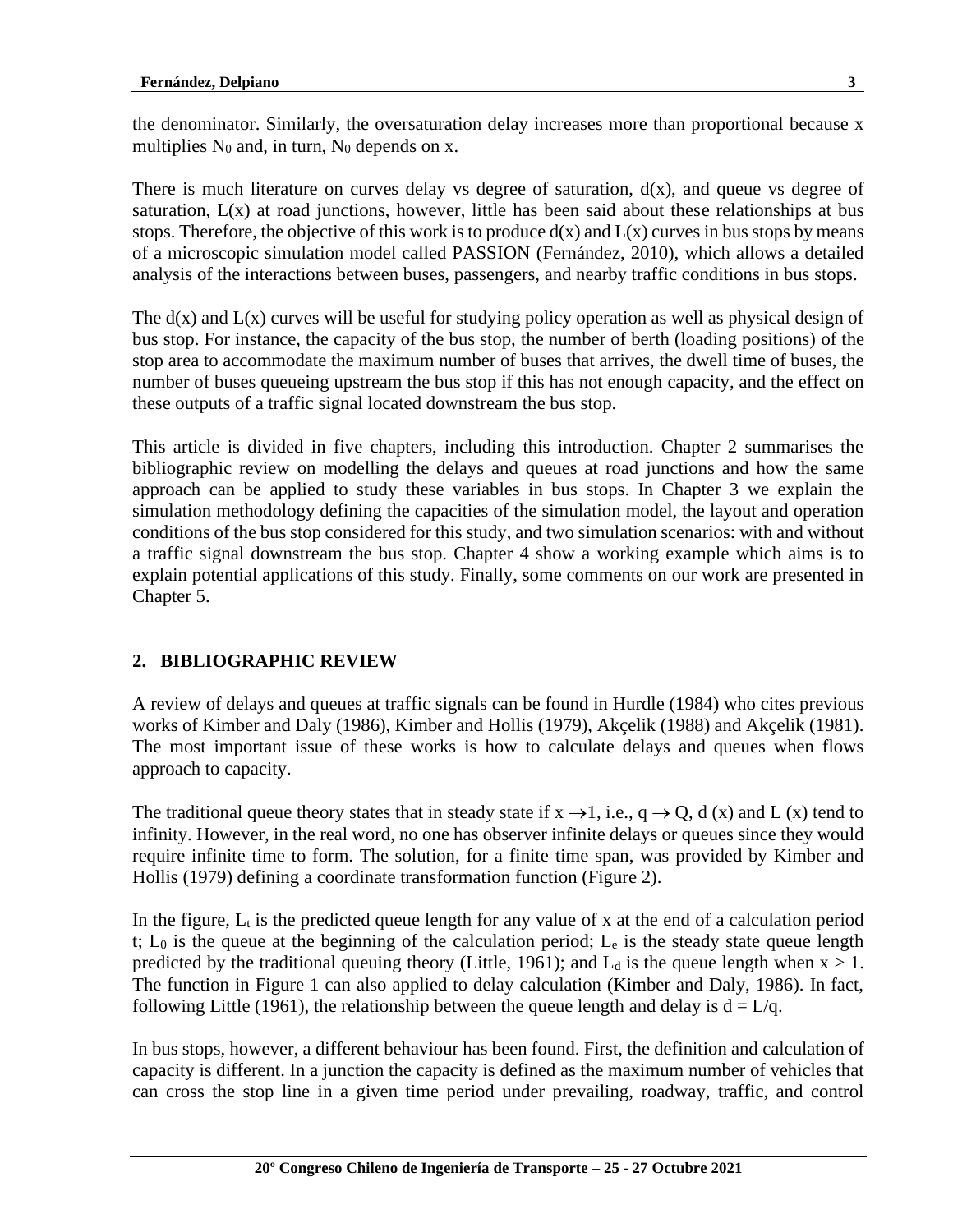conditions (TRB, 2016). In other words, capacity can be understood as the maximum number of vehicles that can enter the junction in a given time period. At a signalised junction, the capacity is  $Q = uS$ , where the variables are defined in APPENDIX 1. The saturation flow S can be measured at the junction (RRL, 1963) or using well-known standard values (Akçelik, 1998). Therefore, the calculation of capacity at traffic signals only requires two variables: the signal timings, and the value of saturation flow.



**Figure 2. Coordinate transformation function to calculate queue length at junctions.**

Following the analogy with the capacity of a junction, the capacity of a bus stop can be defined as the maximum number of buses that can enter the bus stop under prevailing conditions (Gibson et al, 1989), and it can be calculated as shown in Equation (2).

$$
Q_B = \frac{3,600 \text{ n}}{\left(\frac{\text{n}}{s_b}\right) + t_d} \tag{2}
$$

In Equation (2)  $Q_B$  is the capacity of a bus stops in buses per hour (bus/h); n is the average number of buses that can enter the bus stop;  $S_b$  is the saturation flow in the lane providing access to the bus stop (bus/s);  $t_d$  is the average time during which the bus stop is occupied for previous buses (s), and 3,600 is a unit conversion factor. When the bus stop has a single berth,  $n = 1$  and  $t_d$  is the dwell time, i.e., the time for boarding and alighting passengers, as shown in Equation (4) below.

Another approach is that of the Transit Capacity and Quality of Service Manual (HCQSM) (TRB, 2013) and the Highway Capacity Manual (TRB, 2016), as shown in Equation (3).

$$
Q_{N} = \frac{3,600(g/C)N_{eb}}{t_c + t_d(g/C) + Z_a c_v t_d},
$$
\n(3)

where  $Q_N$  is the capacity of a bus stop with N berths or loading points (bus/h); N<sub>eb</sub> is the effective number of berths;  $(g/C)$  is the green ratio of the traffic signal downstream the bus top (if any), otherwise,  $(g/C) = 1$ ;  $t_c$  is the clearance time of the bus stop (s);  $t_d$  is the average dwell time (s);  $c_v$ is the coefficient of variation of the dwell time;  $Z_a$  is the standard normal variate corresponding to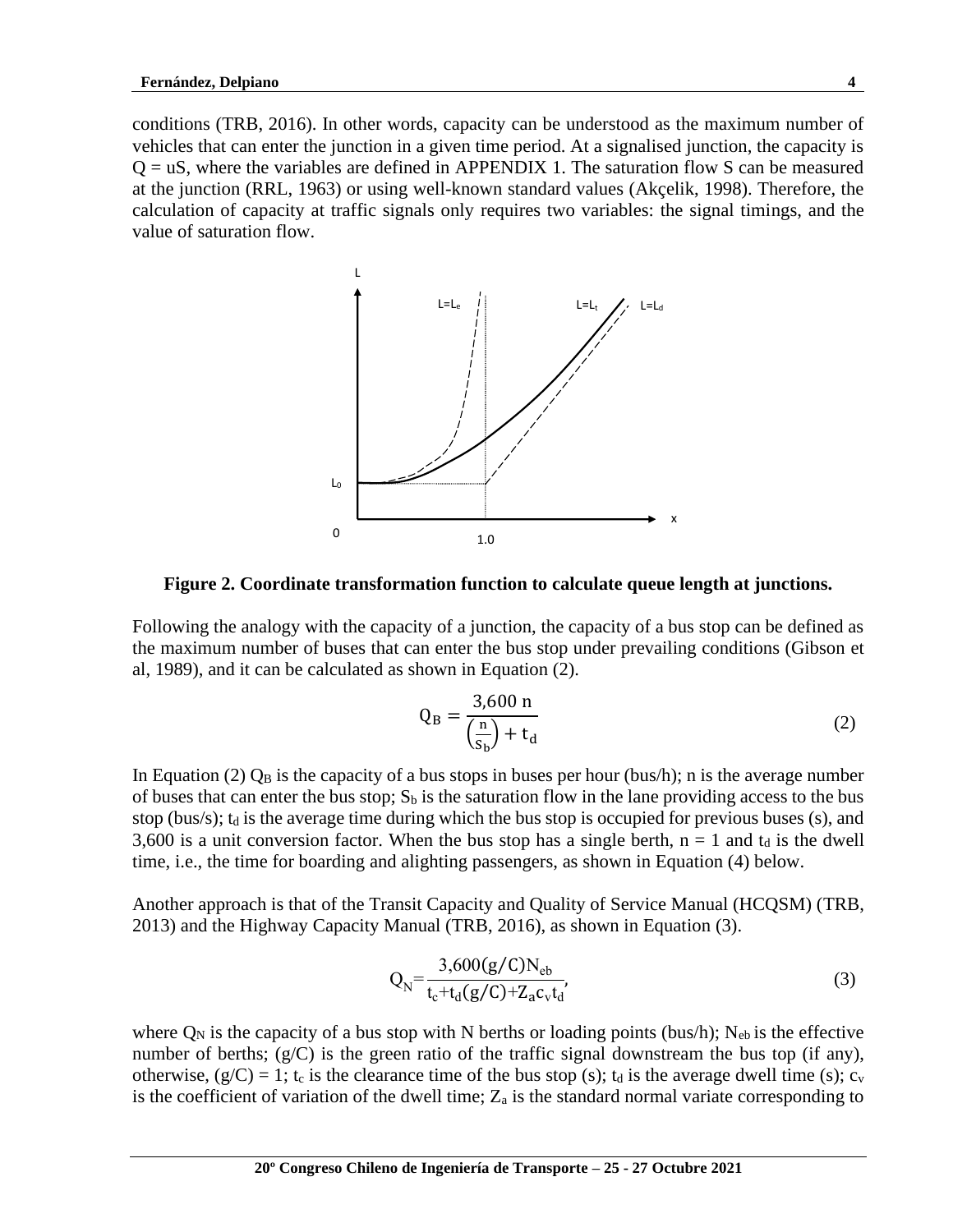the failure rate "a"; that is, the probability that one bus cannot enter the loading area because this is full of buses; and 3,600 is a unit conversion factor.

The value of  $\mathbb{O}_N$  depends on the average dwell time  $t_d$  which, in turn, depends on the number of boarding and aligning passengers and some parameters (Equation (4)).

$$
t_d = P_a t_a + P_b t_b + t_{oc},\tag{4}
$$

where  $P_b$  and  $P_a$  is the number of boarding and alighting passengers through the busiest door during the 15-min peak period, respectively;  $t_b$  and  $t_a$  is respectively the average boarding and alighting time per passenger (s/pass);  $t_{oc}$  is the door opening and closing time (s). For details about the parameters  $N_{eb}$ ,  $t_c$ ,  $t_a$ ,  $t_b$ ,  $Z_a$ , and  $c_v$  the reader can refer to the Highway Capacity Manual (HCM) TRB (2016). In the case that  $N = 1$  berth, (g/C) = 1, and  $c_v = 0$  (constant dwell times), Equation (3) is reduced to  $Q_N = 3{,}600/(t_c + t_d)$ . Note that in the case of the Gibson et al (1989) model (1/S<sub>b</sub>) = t<sub>c</sub>, so both models are the same.

Having defined the capacity of a bus stop the degree of saturation of a bus stop can be defined as  $x_b = q_b/Q_b$ , where  $q_b$  is the flow of buses arriving at the bus stop (bus/h) and  $Q_b$  is the capacity under some particular conditions, for example, random arrivals of buses and regular arrivals of passengers.

An application of Equation (3) is shown in TRB (2003) for planning purposes of bus facilities, such as the capacity of a bus lane in an arterial road. They developed graphs of bus stop capacities as a function of  $t_d$  and various cases of (g/C) for some values of  $Z_a$ ,  $c_v$ . An example is shows in Figure 3 for a failure rate  $a = 10\%$ ,  $c_v = 0.6$ , and one-berth bus stop on the kerb lane. From the figure, the capacity of a downtown bus stop is about 76 buses per hour if  $(g/C) = 0.6$  and  $t<sub>d</sub> = 15$  seconds. Assuming an average boarding time of 3 s/pass, this means 5 passengers boarding each bus. However, if  $t_d = 40$  s, i.e., 13 passengers boarding each bus, the bus stop can cope with only 33 bus/h. This type of graph would allow public transport planners to know, for example, the critical bus stop on an arterial road.

Equation (3) is straightforward to perform these types of analyses, but it rests on empirical parameters coming from case studies in U.S. cities (Levinson, 1983; St. Jacques and Levinson, 1998); in particular,  $N_{eb}$ , t<sub>c</sub>, and  $c_v$ . As a result, some analysis cannot be performed with this approach. For example, bus bunching or buses following a given headway distribution, e.g., Cowan (1975), passengers arriving in batches from a metro station or following some arrival function (e.g., Exponential). In such cases, the bus stop capacity may be quite different, and so the value of  $x<sub>b</sub>$ and, in turn,  $d(x_b)$  and  $L(x_b)$ . This has motivated the developing of a small number of simulation models to deal exclusively with bus stop operations.

As far as we know, only two simulation models to study in detail bus stop operations can be found in the literature (Gibson et al, 1989; Fernández, 2010). It should be noted that most commercial microscopic simulation software is devoted to representing general traffic, considering buses as "large cars" that block the traffic from time to time and their dwell times are random values taking from a given distribution (e.g., Normal) (Cortés et al, 2010). A discussion about this issue can be found in SMARTEST (1999).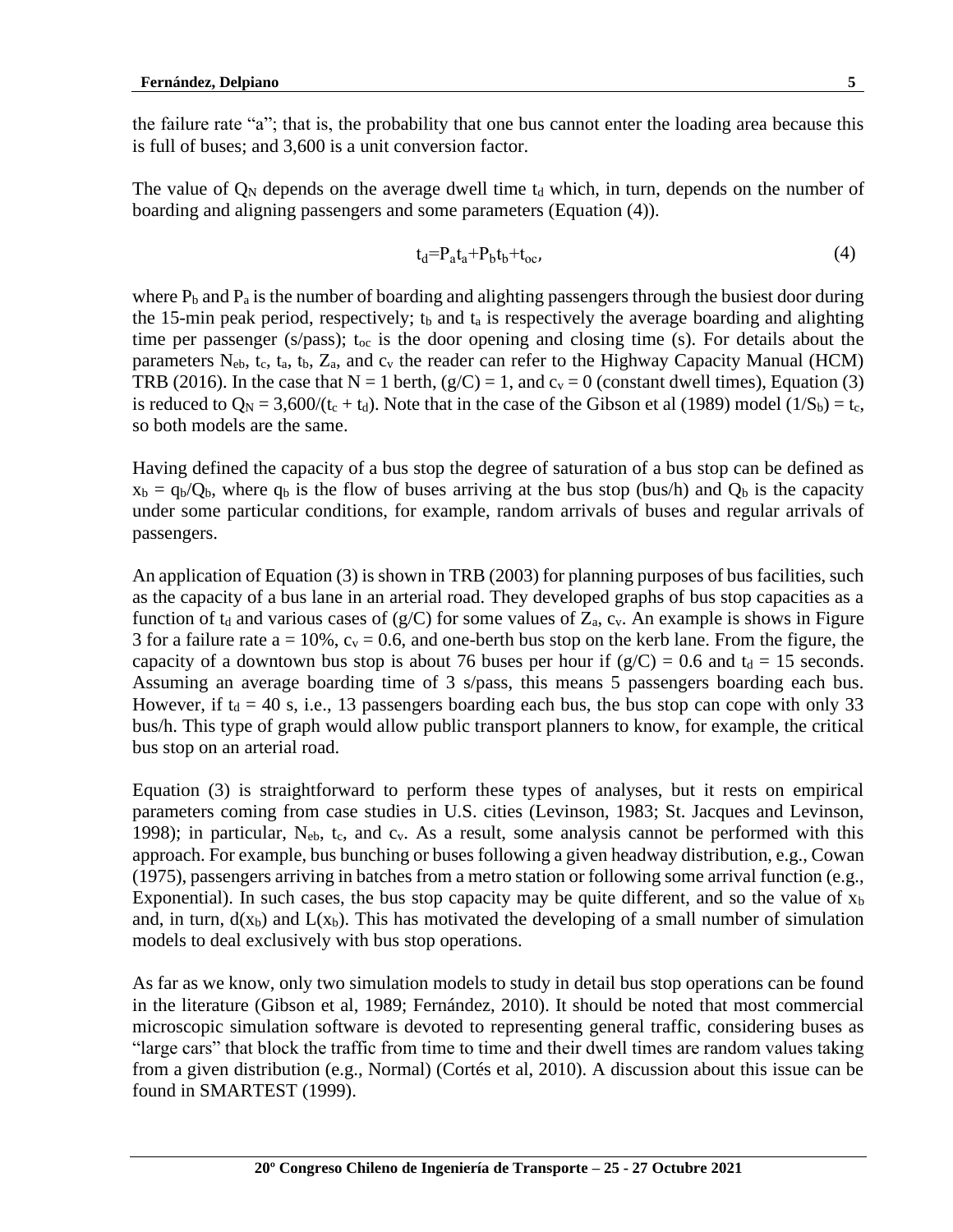

**Figure 3. Bus stop capacity with on-line berth (TRB, 2003)**

Gibson et al (1989) developed the simulation model IRENE to deal with isolated bus stops. The model assumes that buses arrive at the bus stop either at constant headways or following a shifted negative exponential distribution (Cowan, 1975). In addition, passengers arrive at a constant rate during the simulation period. The stop area may have one or more berths at which buses may follow either a First-In-First-Out (FIFO) discipline or they may exit from a berth overtaking a stopped bus, called OA (Overtaking-Allowed) discipline. Using this model, Gibson and Fernández (1995) obtained  $d(x_b)$  and  $L(x_b)$  curves for the cases shown in Table 1. Results are shown in Figure 4.

As can be seen from the figure, in all case  $d(x_b)$  and  $L(x_b)$  have a more gradual growth than at a road junction (Figure 1). According to Gibson and Fernández (1995) this behaviour is similar to that found in other transfer stations, such as ports. Also note that for a rather low degree of saturation (i.e., 0.7) the number of buses queueing upstream the bus stop is about one bus, which may be blocking the adjacent traffic lane. Our guess is that random batch arrivals play an important role in this respect. This was explored by repeating the experiment for Case 1, changing random arrivals for arrivals with constant intervals. The assumption was corroborated because the growth of the function moves to the vicinity of  $x_b = 0.9$ . Consequently, the form of arrivals is a decisive element for the estimation of delays and queues.

| Table 1. Case description of Gibson and Fernández (1995) |      |      |      |     |  |
|----------------------------------------------------------|------|------|------|-----|--|
| Case                                                     |      |      |      |     |  |
| Boarding pass (pass/bus)                                 | 8.6  | 4.3  | 3.0  | 8.0 |  |
| Alighting pass (pass/bus)                                | 3.6  |      | 5.4  | 3.6 |  |
| Exit discipline                                          | FIFO | FIFO | FIFO | ЭA  |  |

**Table 1. Case description of Gibson and Fernández (1995)**

In the same line, Tirachini (2014) by means of the model IRENE study the relationship between bus speed, stop spacing, number of berth and congestion at bus stops along a bus route. As a result, queuing delays at bus stops - the time spent by a bus to enter the bus stop - as a function of the bus flow, irrespective of the bus stop capacity where obtained.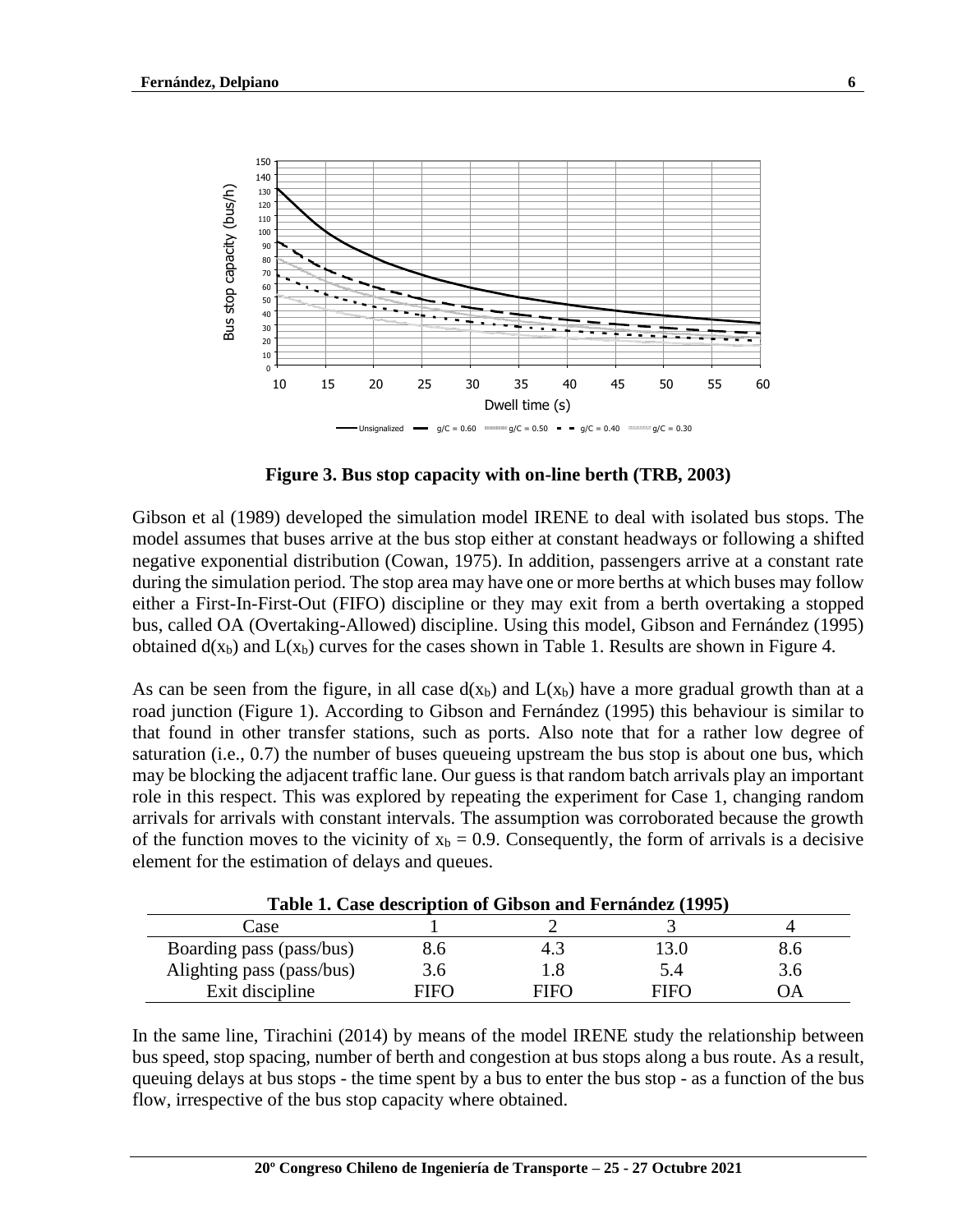Following the work of Gibson et al (1989), Fernández (2001 and 2010) developed a simulation model for studying bus stops interactions (PASSION: PAralell Stop SImulatiON). This is a microscopic simulation model of the interactions between buses and passengers in a bus stop. It also considers the traffic flow in the adjacent lane, and the effect of a downstream traffic signal. With this model curves  $d(x_b)$  and  $L(x_b)$  were obtained as explained in the next Chapter.



**Figure 4. Delay at a 2-berth bus stop.**

## **3. APPLICATION OF SIMULATION**

#### **3.1.The simulation model**

We use the micro simulation model PASSION (Fernández, 2010) to calculate capacities, delays, and queues. In this model any arrival pattern of buses and passengers can be reproduced. Buses and passengers can arrive with constant headways, random headways following certain probability distribution defined by the user, scheduled arrivals, batch arrivals or actual arrivals, and combination of many bus routes with different frequencies and arrival patterns. The user may enter either an average boarding time per passenger or individual times for each passenger. This last option allows differentiating passengers by fare collection method (pre-payment, smart card, cash, etc.), type of bus (low floor, conventional with steps, width of doors, etc.), or physical condition of passengers (elderly, mobility impaired, healthy, etc.).

Once a bus finishes the boarding and alighting operations it leaves the berth according to four options. The first option is a free exit, that is, once the bus has completed the boarding and alighting operations, it can leave the berth without any further delay. The second option is the case when a traffic signal controls the exit from the bus stop. If the signal is red, extra delays are accumulated until the signal turns into green. A third option is when a bus has to re-enter the traffic stream from its berth, as in the case of a bus bay. In this case a gap-acceptance process is applied subject to the traffic flow in the adjacent lane. The fourth option represents any blockage ahead produced by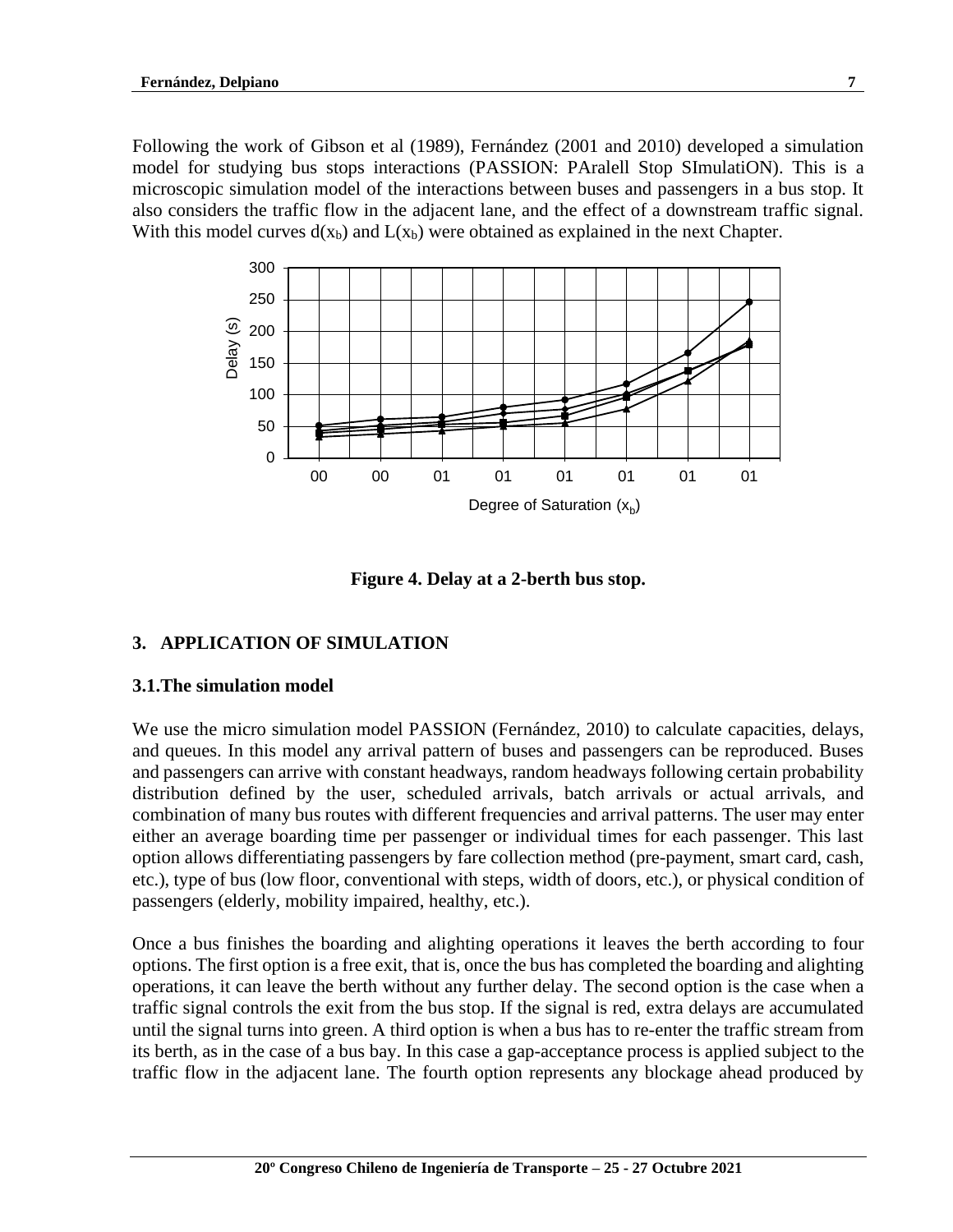other vehicles. Outputs of the model are the capacity, queues, and delays in the bus stop, as well as passenger waiting times and the number of waiting passengers on the platform.

The capacity of the bus stop and dwell times are computed as shown in Equation (5) and (6), respectively, with the same notation as in Equation (3) and (4), were the subscript i refers to each bus and j to each passenger boarding that bus. In Equation (5), N is the actual number of berths of the bus stop; n is the number of simulated buses; and  $t_{ei}$  is an extra time spent in the berth for any cause, e.g., the traffic signal in red, similar to the role of  $(g/C)$  in Equation (3). The term  $Z_a c_v t_d$  is replaced by discrete simulation of passenger-bus interactions. More details about the model can be found in Fernández (2010).

$$
Q_b = \frac{3,600 \text{ N}}{\frac{1}{n} \sum_{i=1}^{n} (t_c + t_{di} + t_{ei})}
$$
(5)

$$
t_{di} = \begin{cases} t_{oc} + \left(\sum_{j=1}^{P_{bi}} t_{bj} + t_{ai} P_{ai}\right), \text{if secuencial loading/alightlying} \\ t_{oc} + \max\left(\sum_{j=1}^{P_{bi}} t_{bj}; t_{ai} P_{ai}\right), \text{if parallel boarding/alightlying} \end{cases} \tag{6}
$$

In Equation (6) sequential boarding/alighting means that passengers first get off and then get in, as in metro trains. The parallel boarding/alighting means that passengers board through the front door and alight through the rear doors, as in the case of buses.

#### **3.2.The simulation system**

To obtain  $d(x_b)$  and  $L(x_b)$  curves with the simulation model, the system to be studied is shown in Figure 5. This is just an example of the layouts and operating conditions that the model can deal with. Other designs for which our simulation model can be applied are multiple-berth bus stop, skip bus stops, bus only lanes, etc.

The figure shows a one-berth bus stop located in the kerbside of the traffic lane upstream a traffic signal that, for any reason, may be on or off. The berth is 12-m long and 18 m upstream the bus stop are parking spaces (TRB, 1996). A bus arriving at the bus stop when this is occupied for the previous bus must stop upstream. Under certain circumstances this bus cannot stop close to the kerb and may bock the traffic. This situation is not an uncommon in the event of bus bunching or when the bus flow is high.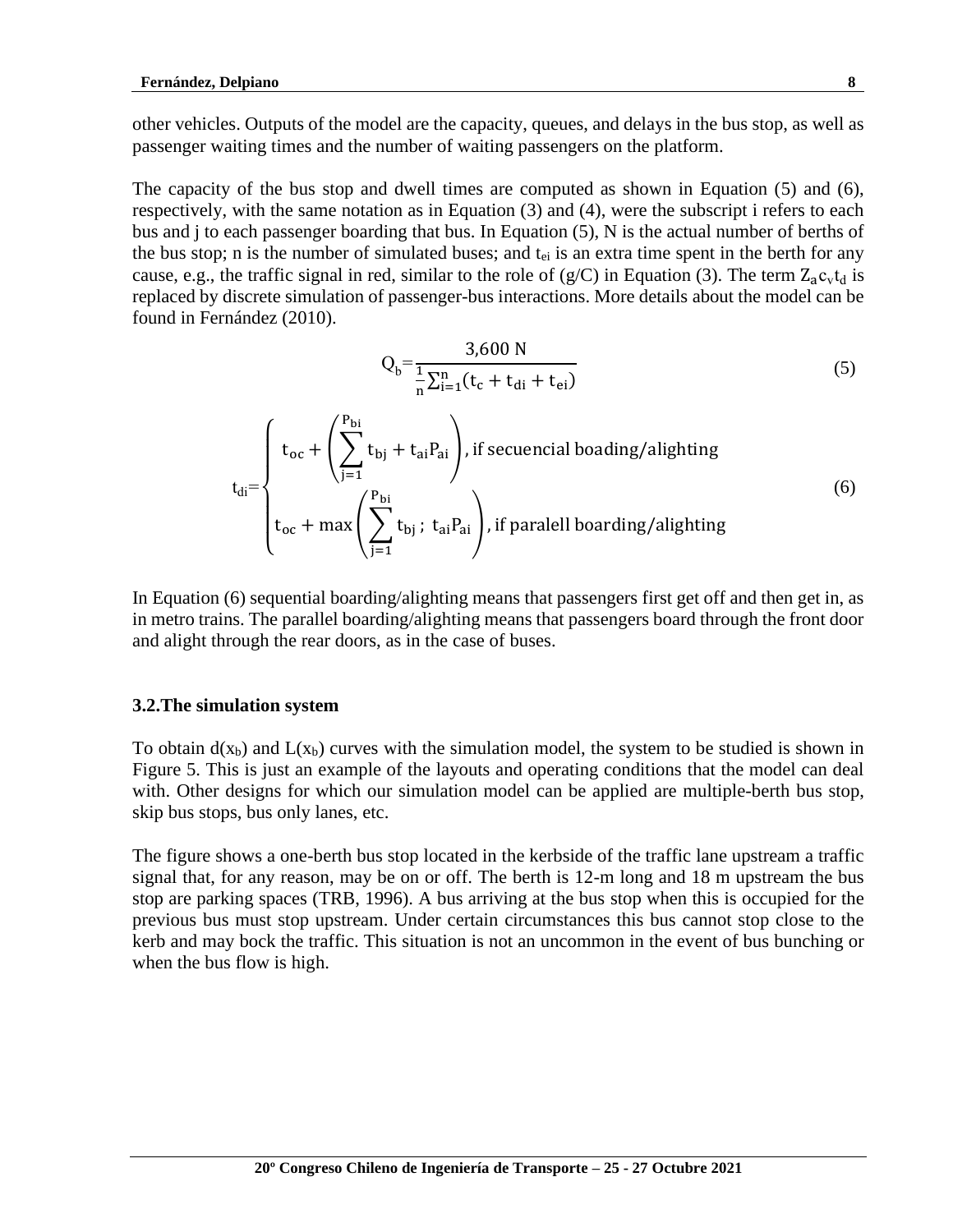

**Figure 5. The system under investigation (not to scale)**

## **a) Case 1: There is no traffic signal downstream the bus stop**

Firstly, it is assumed that there is no traffic signal downstream the bus stop. For the simulation exercise the parameters are the following:  $t_{oc} = 5$  s;  $t_b = 4$  s/pass;  $t_a = 2$  s/pass;  $t_e = 0$ . Also, exponential arrivals of buses and passengers is considered. In addition, buses have enough capacity (100 pass) so that waiting passengers can board the first bus that arrives. Therefore, bus overcrowding is not considered here for the sake of conciseness, but the model can deal with this situation. What the model *cannot* do is to simulate the dynamics of the passengers on board the bus.

The results of the function  $Q_b(P_b)$  for 10,000 runs are shown in Table 2 and Figure 6. It can be seen from the table that the capacity of the bus stop for  $P_b = 10$  pass/bus is 74 bus/h.

| Table 2. Dub blop capacity as a function of boarding passengers. |                 |             |         |                |             |            |         |
|------------------------------------------------------------------|-----------------|-------------|---------|----------------|-------------|------------|---------|
| P <sub>b</sub>                                                   | Qb              | $\rm P_{b}$ | $Q_{b}$ | P <sub>b</sub> | $Q_{\rm b}$ |            | Ųb      |
| (pass/bus)                                                       | (bus/h)         | (pass/bus)  | (bus/h) | (pass/bus)     | (bus/h)     | (pass/bus) | (bus/h) |
|                                                                  | 196             |             | 102     |                | 69          | 16         | 52      |
|                                                                  | 166             |             | 94      | 12             | 65          |            | 50      |
|                                                                  | 144             |             | 86      | 13             | 61          | 18         | 48      |
| 4                                                                | 127             |             | 80      | 14             | 58          | 19         | 46      |
|                                                                  | $\overline{13}$ |             | 74      |                | 55          | 20         | 44      |

### **Table 2. Bus stop capacity as a function of boarding passengers.**

The central line in Figure 6 is the average estimation of the capacity of one-berth bus stop. Note that the figure has the same shape that Figure 3 from TRB (2003). It should be noted that this is not intended to be a validation of our model, it is just a comment on the properties of the curves.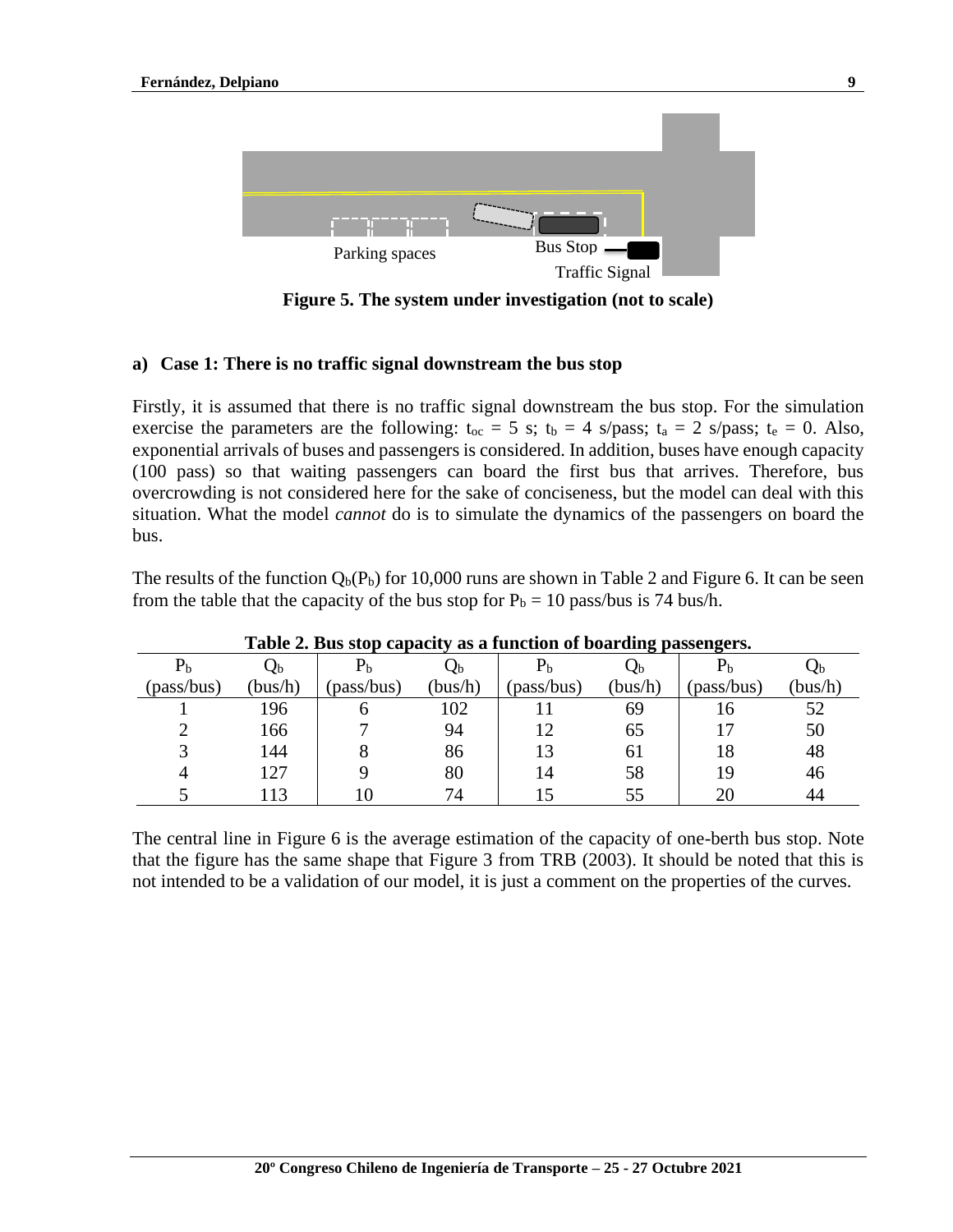

**Figure 6. Capacity of a bus stop as a function of the number of boarding passengers**

Table 3, Figure (7) and Figure (8) show the results of  $d(x_b)$  and  $L(x_b)$  curves obtained by Gibson and Fernández (1995). The reader can appreciate that the form of the  $d(x_b)$  and  $L(x_b)$  curves is similar (see Figure 4). It can also be seen from Table 3 that for  $x_b = 1.0$ , i.e., the bus stop is working at its nominal capacity, the queue length is 8.45 buses, and the delay is almost 4 min. These numbers are inacceptable for the operation of a bus stop. However, if the bus stops operate at 50% of its nominal capacity, i.e.,  $x_b = 0.5$ , then  $d(x_b) = 79$  s (1.32 min) and  $L(x_b) = 0.39$  buses; that is, there will be one bus queuing almost 40% of the time, which is an acceptable operation.

| Degree of saturation | Delay $(s)$ | Queue length (bus) |
|----------------------|-------------|--------------------|
| 0.1                  | 55          | 0.02               |
| 0.2                  | 61          | 0.05               |
| 0.3                  | 67          | 0.10               |
| 0.4                  | 72          | 0.21               |
| 0.5                  | 79          | 0.39               |
| 0.6                  | 88          | 0.67               |
| 0.7                  | 97          | 1.15               |
| 0.8                  | 112         | 2.01               |
| 0.9                  | 134         | 3.69               |
| 1.0                  | 177         | 8.45               |

| Table 3. Delay and queue as a function of the degree of saturation. |  |  |
|---------------------------------------------------------------------|--|--|
|                                                                     |  |  |

The explanation of the different shapes of the curves can be explained as follow. According to Little (1961) the relationship between delay and queue length can be expressed as  $L(x_b) = q \cdot d(x_b)$ , where L(q<sub>b</sub>) is average queue length for a given x<sub>b</sub>. As q<sub>b</sub> can be write as  $x_b$ · $Q_b$ , then L( $x_b$ ) =  $x_b \cdot d(x_b)/Q_b$ . Therefore,  $L(x_b)$  increases more than proportionally than  $d(x_b)$  but divided by  $Q_b$  which is a large number. This is the reason for the shape of the curves:  $d(x_b)$  increases smoothly, and  $L(x_b)$ increases sharply but starting from a lower value.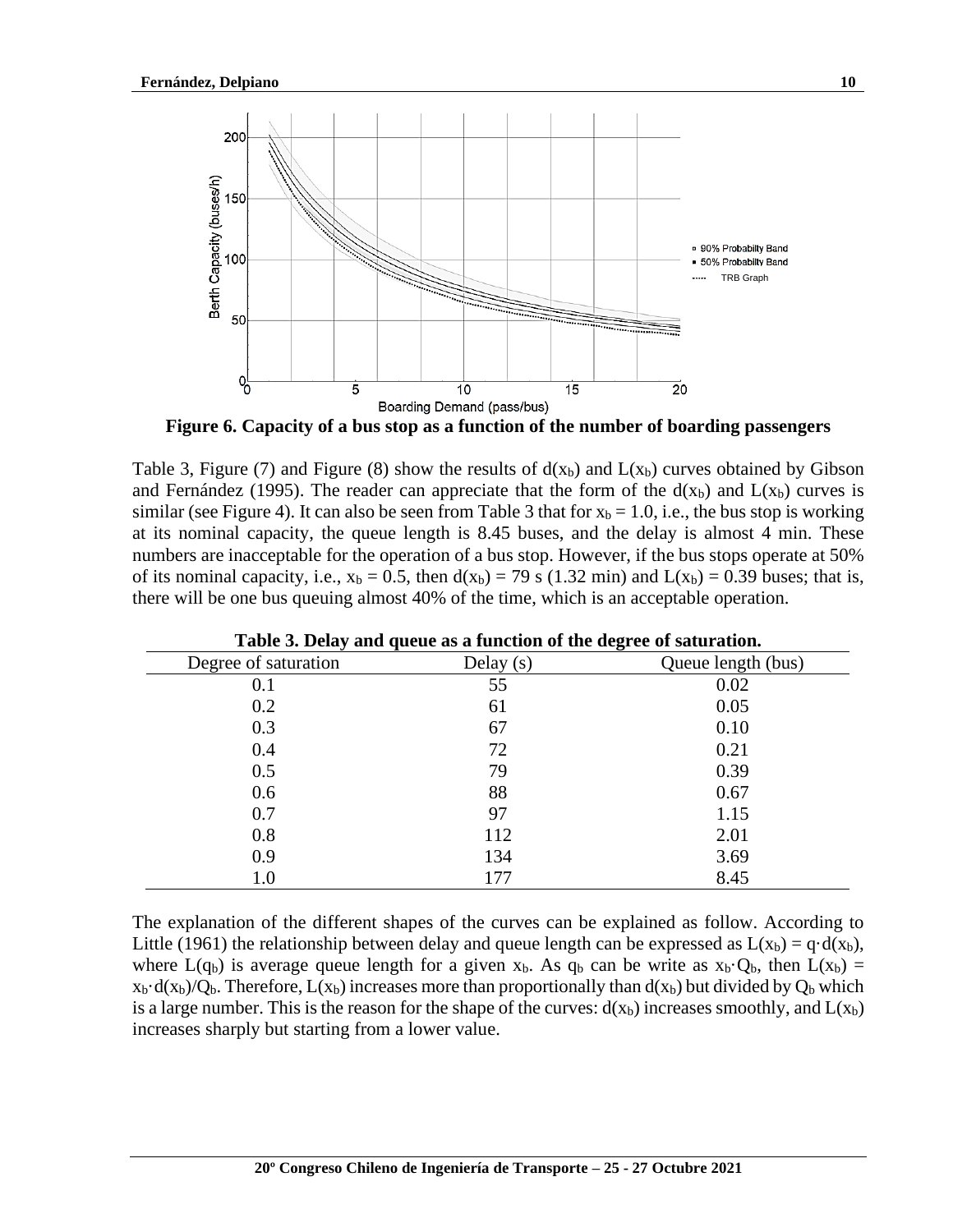

**Figure 8. Queue length in a bus stop as a function of the degree of saturation.**

### **b) Case 2: There is a traffic signal downstream the bus stop**

Another important issue that can be studied using the simulation approach is the influence of a downstream traffic signal in the performance of a bus stop. In this case,  $d(x_b)$  curves are generated for various cases of signal timing.

The TCQSM, mentions that factors affecting bus stop capacity are the cycle time, the location of the bus stop (near-side, mid-block, or far-side), and the green time ratio. But as show in Equation (2) only the green time ratio ( $g/C$ ) is included in the calculation of  $Q_N$ . The other inputs are empirical parameters to consider the randomness in the arrivals of buses and passengers; that is, the coefficient of variation of dwell times  $(c_v)$  and  $Z_a$  for a given failure rate "a". However, in a previous work Gibson (1996) fond that four variables have influence on the bus stop capacity: the cycle time (C), the green time ratio  $(g/C)$ , and the physical distance from the traffic signal to the bus stop. He also mentions that in multiple-berth bus stops the exit discipline (FIFO or OA) also plays a role on the capacity.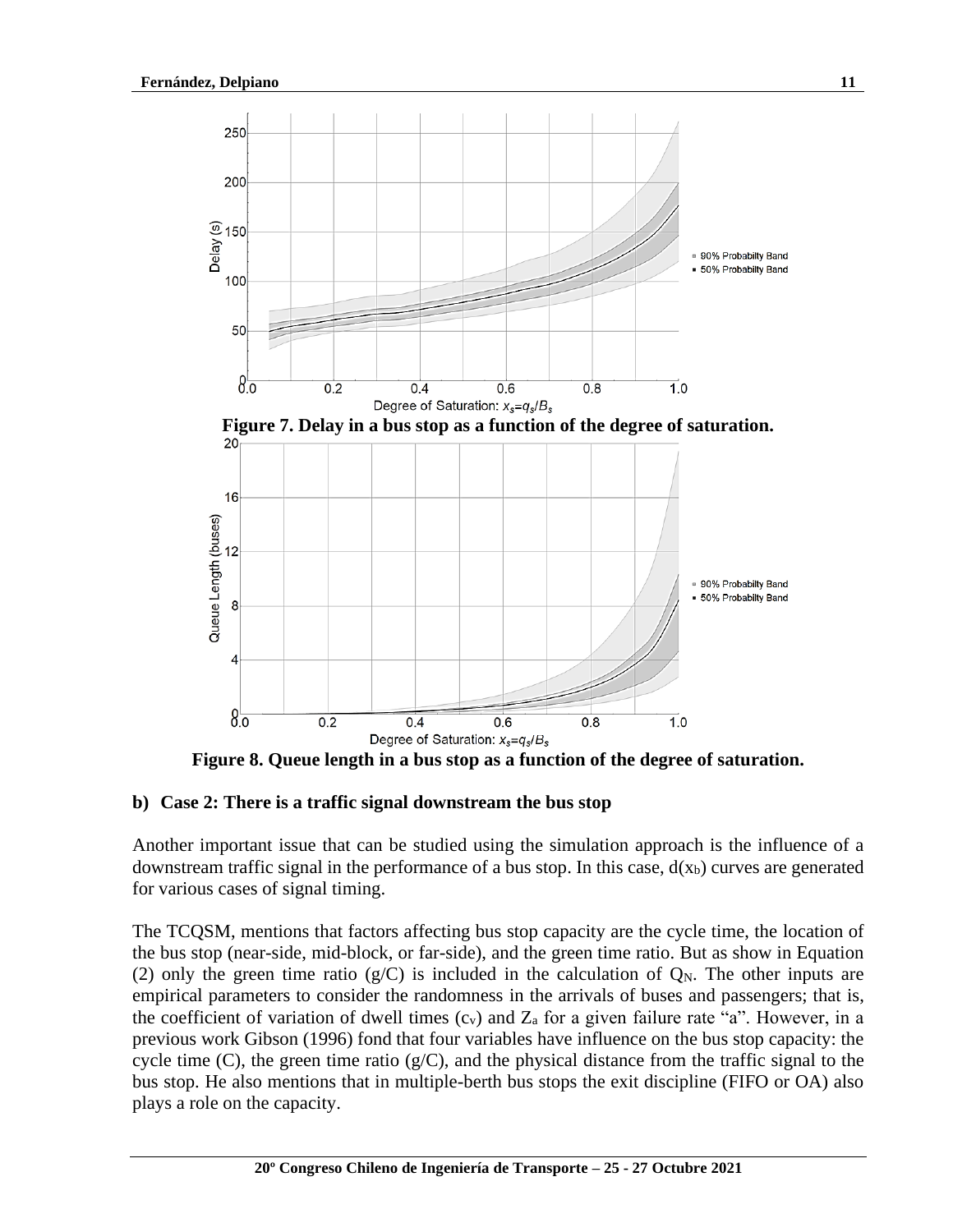

In the following we show the effect of the signal timing on delay in bus stops. In order to carry out this simulation  $(g/C) = 0.6$  is assumed, and three values of the cycle time are tested: 60, 90, and 120 s. Figure 8 shows the results.

In order to confirm this hypothesis, a number of simulations for a fixed 60-s cycle time and three values of (g/C) were performed. The results are shown in Figure 9.

According to the figure, for a given green time ratio, delays and queues are different due to changes in the cycle time. This means that not only  $(g/C)$  but also C has influence, as reported in Gibson (1996). As shown in the figure, for  $x_b = 0.6$ , as the cycle time increases, the delay also increases, and the worst case is for  $C = 120$  s. In this case, the delay is 20% greater than for  $C = 60$  s. However, in the case of queue length, the cycle time has no influence. Only when  $x_b$  is greater than 0.8, a difference of 20% is observed comparing  $C = 60$  s and  $C = 120$  s. But, if  $x_b \ge 0.7$ , the bus stop will be oversaturated because the queue length will be 4 buses or more. In conclusion, our findings indicate that to reduce delays and queues in a bus stop, the cycle time must be short (e.g., 60 s) and the green time ratio  $(g/C)$  greater than 0.6.

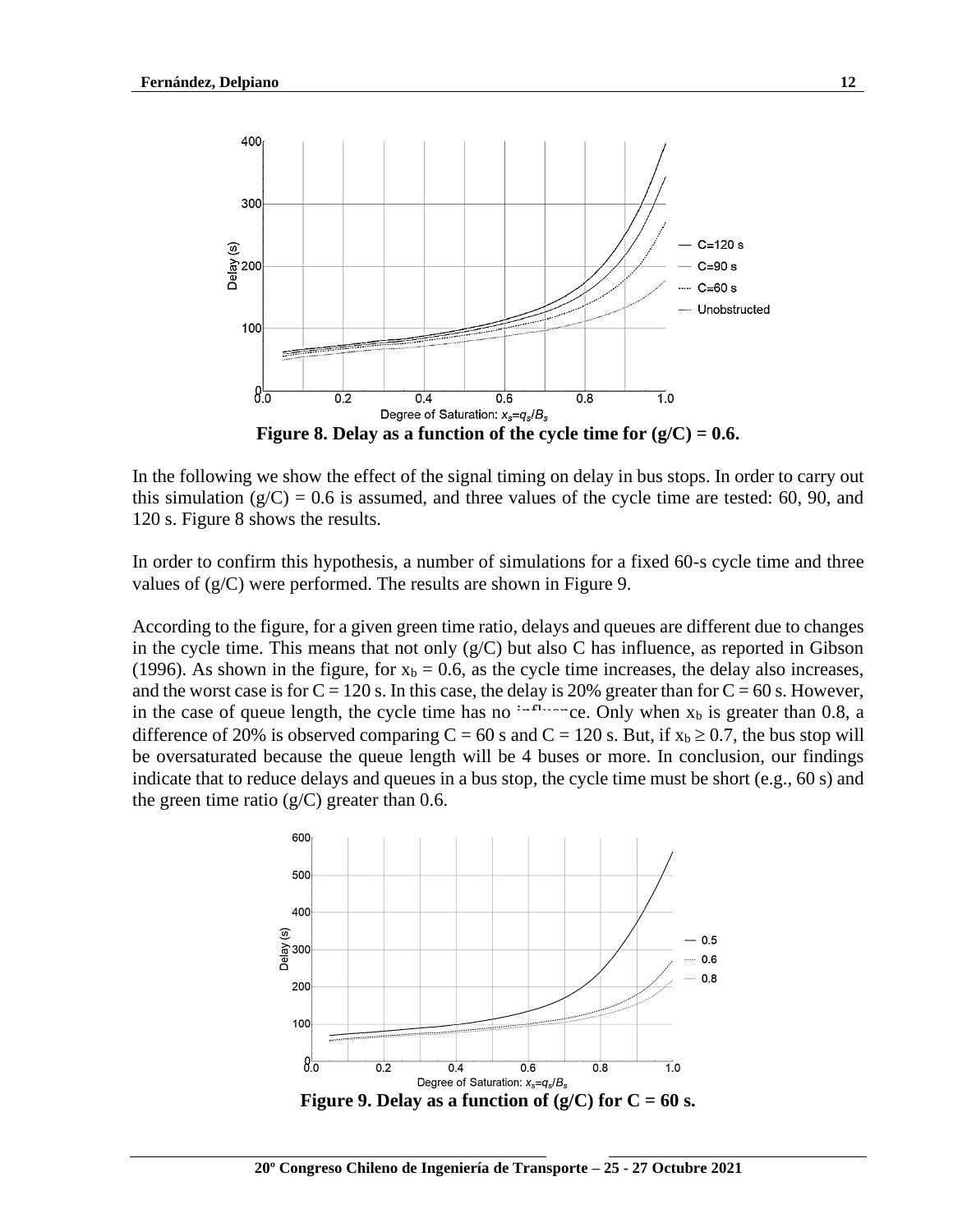It can be seen from the figure that delays and queues are lower as  $(g/C)$  increases. This is an expected result, just as it happens at signalised junctions. However, for  $(g/C) = 0.5$  there is a marked increase of delays and queues compared with  $(g/C) = 0.6$ . In addition, the difference between  $(g/C)$  $= 0.6$  and (g/C) = 0.8 is negligible. Consequently, a green time ratio equal to 0.6 is sufficient to minimize queues and delays. As far as we know, this property of  $d(x)$  and  $L(x)$  curves have not been reported in the literature.

## **4. A WORKING EXAMPLE**

As was demonstrated in the previous chapter, the calculation of  $d(x_b)$  and  $L(x_b)$  is useful for planning the operation of bus stops. An example of the use of the curves  $Q_b(P_b)$ ,  $d(x_b)$  and  $L(x_b)$  is presented here. The objective of this example is to show how to manage delays and queues if the boarding demand of passengers is known. This demand is easy to know by counting the number of passengers waiting for the next bus that arrives.

Let us assume that in the critical bus stop of an arterial road the boarding demand is 15 pass/bus. The layout of that bus stop may be similar to that shown in Figure 5. The downstream traffic signal operates with 60-s cycle time and 0.6 green time ratio. Given the layout of the bus stop, the Traffic Authority state that no more than one bus can stop upstream the bus stop and the stopping time should be less than 2 min.

From Table 2 and Figure 6, the nominal capacity of the bus stop when 15 passengers are boarding is  $Q_b = 55$  bus/h. To have only one bus queuing, both Figure 8 and Figure 9 show that the degree of saturation should be  $x_b = 0.62$ , almost irrespectively the cycle time. Note that if  $x_b = 0.62$ , the bus stop can only cope with 34 buses per hour  $(0.62.55)$ . As a consequence, the headway (h) between buses should be less than 106 seconds ( $h = 3,600/34$ ) or 1.76 minutes.

On the other hand, according to the same figures, to have a delay of 120 seconds the degree of saturation should be  $x_b = 0.83$ , which in this case strongly depend on the cycle time. Under this restrain the bus stop can serve 46 bus/h (0.83·55), i.e., one bus every 79 seconds or 1.31 min.

In conclusion, for managing the bus stop, given the restraints imposing by the Traffic Authority, our recommendation to the operator is that the maximum headway between buses must be about 1.8 minutes (the maximum between 1.31 min and 1.76 min).

As can be seen in this example, the utility of the curves  $d(x_b)$  and  $L(x_b)$  developed in this work is the application in the design and operation of bus stops. These curves would allow bus operators and traffic authorities to manage bus operations at the bus stops of an arterial road or along a bus route. From another viewpoint, the curves allow, given certain characteristics of bus operation, define the times of traffic signal to help manage the bus stops. Obviously, in the latter case, the traffic on the cross streets must be considered.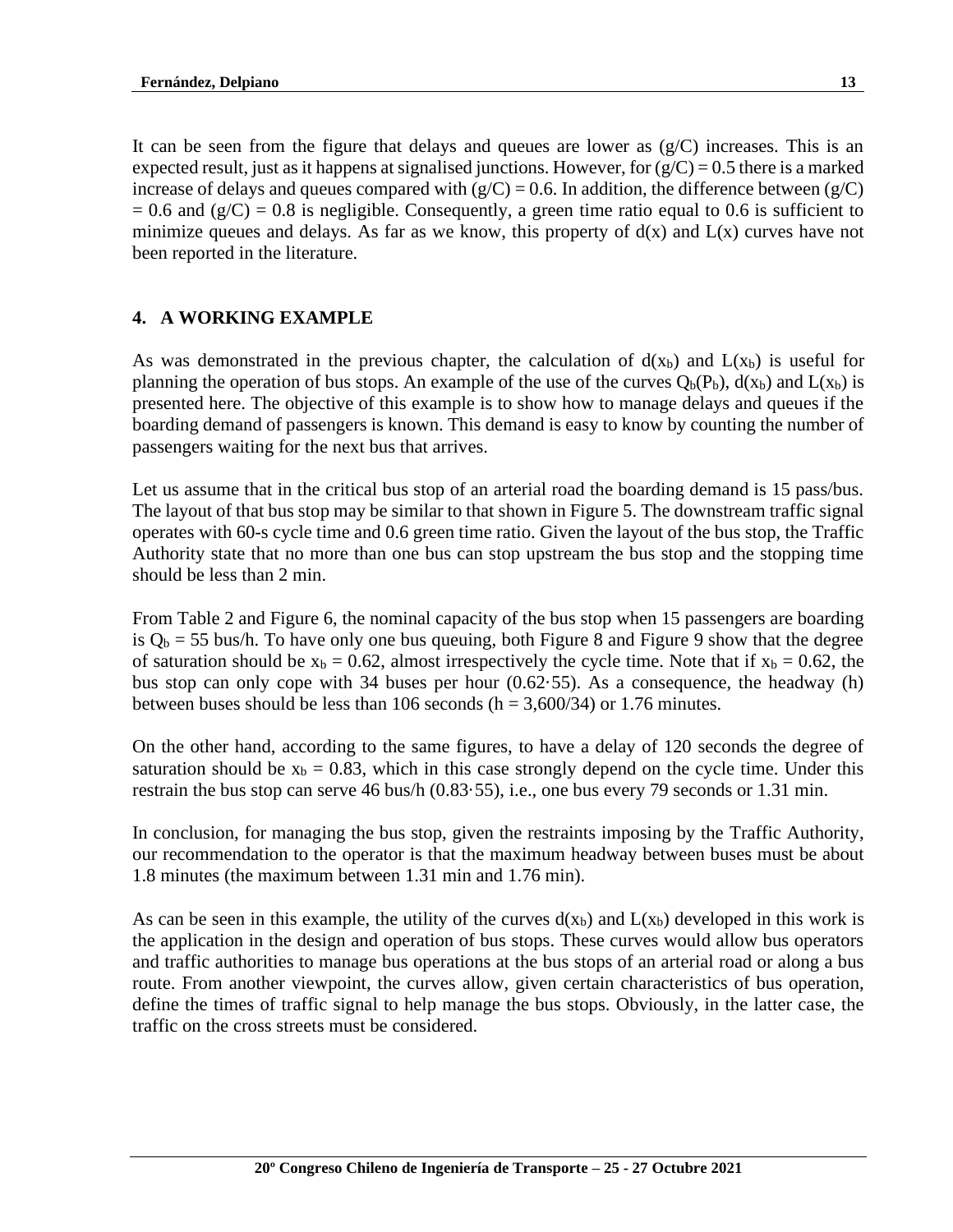# **5. CONCLUSIONS**

The objective of this work was to obtain  $d(x_b)$  and  $L(x_b)$  curves by means of simulation. This objective was achieved with the microscopic simulator of bus-passenger-signal interaction in a bus stop PASSION, making ten thousand (10,000) runs. Although the curves were obtained for particular inputs it was proven that their shape has general validity. Applications of these curves are planning facilities for buses, such as the identification of the critical stop, the need of another berth in a bus stop, the maximum number of buses per hour that can use a bus stop or a bus lane, among others.

Some properties of the curves were established. The most important is that the degree of saturation - the bus flow to bus stop capacity ratio - should be keep low (e.g., 0.5) for having few delays (e.g., less than 100 seconds) and the queue lengths should not exceed one bus during some percentage of the operation time of the bus stop. This means that not only the nominal capacity can be considered for the design and operation of bus stops, but also the degree of saturation, the delays, and the queue lengths.

It was be observed that the degree of saturation in bus stops is more restricted than in road junctions, where 0.9 is accepted. The reason is that in a bus stop  $d(x_b)$  has a more gradual growth than in the case of junctions in which the curve is flat for low degrees of saturation  $(x < 0.7)$  and then grows rapidly. This is because at junctions the vehicles go through the stop line. On the contrary, in a bus stops the vehicles have to decelerate, stop to get in and off passengers and then accelerate, where the dwell time at busy bus stops may reach more than one minute.

It was also shown that traffic signals downstream bus stops have a significant effect on saturation and so in delays and queues. It has been recognised in the literature that the green time ratio has influence on the bus stop capacity. However, in this study has been found that the cycle time also plays a role. Our work has shown that the cycle time is more relevant in delays than in queue lengths. Although this also happens at traffic signals, it has not been mentioned in the literature in the case of bus stops.

The simulation experiments shown that  $d(x_b)$  and  $L(x_b)$  curves keep their properties under different conditions. These properties will allow engineers to deal with the problem of location, design, and operation of bus stops. For example, it may be possible to provide passive signal priorities for buses by shortening the cycle time and/or increasing the green time ratio. However, if due to network conditions a signalised junction must operate with a long cycle time and/or a low degree of saturation, the bus stop may be located at mid-block.

It should be mentioned that our results are limited to the simulation system and cases analysed in this work. They do not pretend to be the ultimate word on this topic. For instance, the parameters of our simulation exercise - clearance time, time for opening and closing doors, boarding and alighting times per passenger, and number of berths - were taken from typical values reported in the literature, as well as from our own field observations, but they do not represent some particular conditions. In that case new simulations considering the variables and parameters for that particular situation should be done. The way to carry out these other studies is described in this article.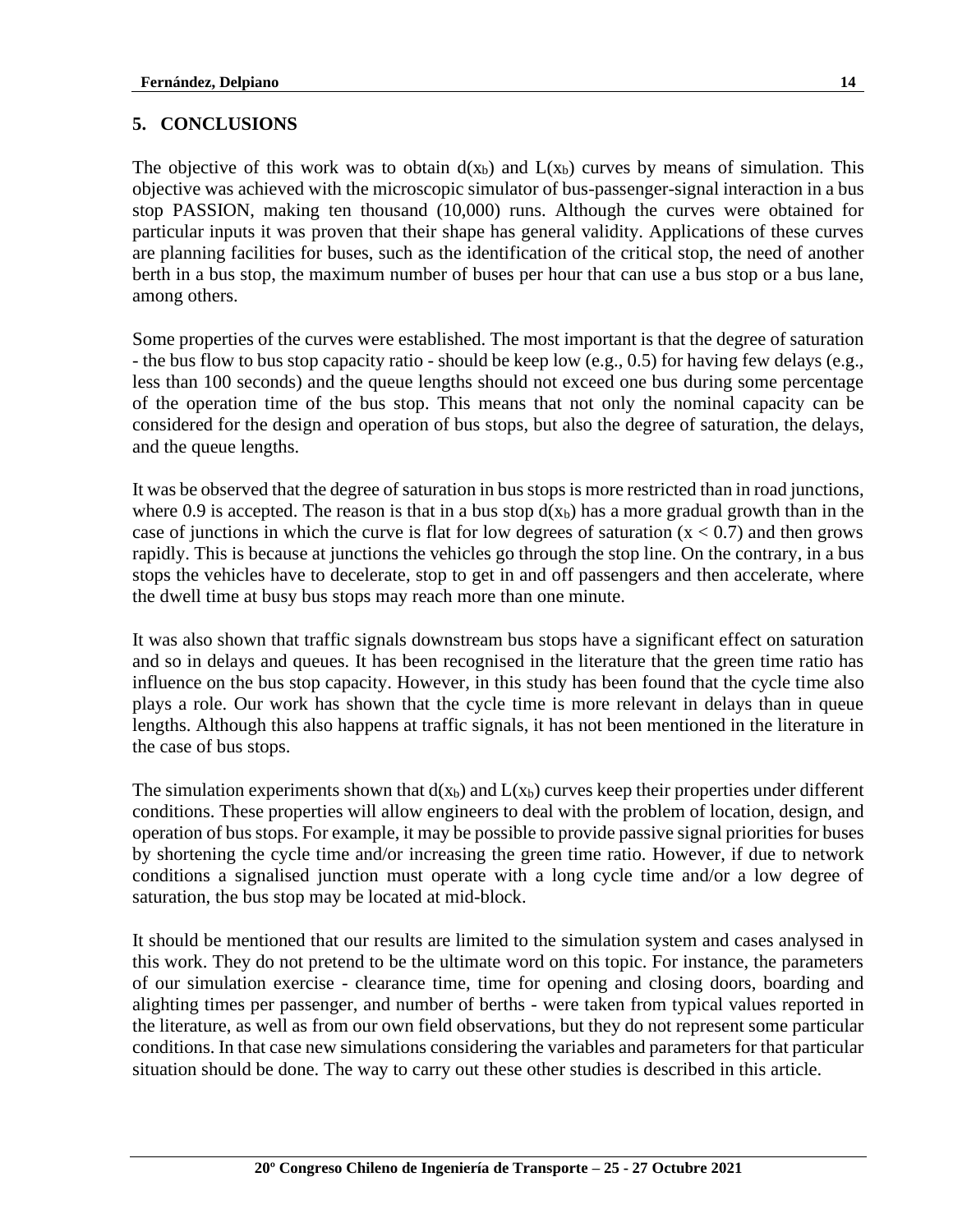The usefulness of the simulation models built to study the interactions between buses and passengers at bus stops could be established. It is true that commercial simulation models can also be applied for that purpose, but most microscopic simulation programs are dedicated to representing general traffic, considering buses as large cars that block traffic from time to time and their stop times are random values taken from a given probability distribution (for example, Normal) or from random tables.

Further research on this topic is the expansion of this approach to model a sequence of bus stops on an arterial road, in order to consider the impact of traffic congestion on public transport. Another aspect in which more research is required is the study of the effect on delays at bus stops of the density of passengers both inside vehicles and on platforms. This will allow considering the impact of overcrowding on board vehicles on the operation of buses. These works will be carried out as part of this line of research.

## **ACKNOWLEDGEMENTS**

The authors thank the thesis student Anibal Montero for his contribution to this work. The help of the intern Alejandro Retamal is also recognized, both from the Universidad de los Andes, Chile.

### **REFERENCES**

Akçelik, R. (1998). **Traffic Signals: Capacity and Timing Analysis**. Research Report 123. Australian Road Research Board, Research Report ARR No. 123 (7th reprint).

Akçelik, R. (1988). The Highway Capacity Manual delay formula for signalized intersections. **ITE Journal***,* 58(3), 23-27.

Cortés, C.E., Burgos, V. and Fernández, R. (2010). Modelling passengers, buses and stops in traffic microsimulation. Review and extensions. **Journal of Advanced Transportation,** 44, 72-88.

Cowan, J. R. (1975). Useful headway models. **Transportation Research,** 9(6), 371-375.

Fernández, R. (2001). A new approach to bus stop modelling. **Traffic Engineering and Control,** 42(7), 240-246.

Fernández, R. (2010). Modelling public transport stops by microscopic simulation. **Transportation Research C: Emerging Technologies,** 18(6), 856-868.

Gibson, J. (1996). Effects of a Downstream Signalised Junction on the Capacity of a Multiple Berth Bus-stop. **Proceedings of the 24th European Transport Forum,** 2-6 September 1996, London.

Gibson, J. and Fernández, R. (1996). How can the design of bus-stops help in reducing congestion? **Proceedings of the VII CODATU Conference,** 12-16 February 1996, New Delhi.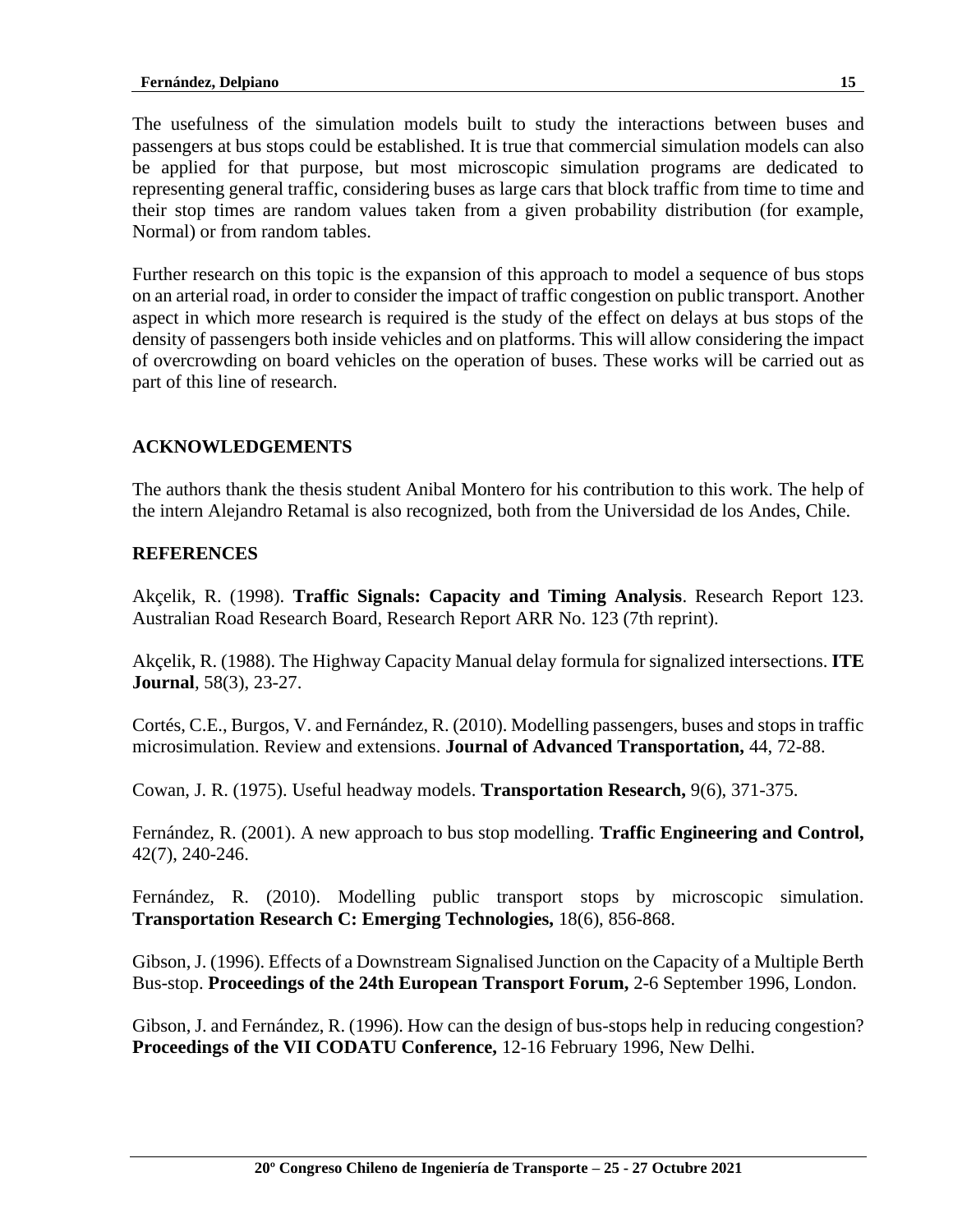Gibson, J. and Fernández, R. (1995). Recomendaciones para el diseño de paraderos de buses de alta capacidad. **Apuntes de Ingeniería,** 18(1), 35-50.

Gibson, J., Baeza, I. and Willumsen, L.G. (1989). Bus-stops, congestion and congested bus-stops. **Traffic Engineering and Control,** 30(6), 291-302.

Levinson, H.S. and St. Jacques, K. (1998). Bus Lane Capacity Revisited. **Transportation Research Record Journal of the Transportation Research Board,** 1618, 189-199.

Hurdle, V. F. (1984). Signalized intersection delay models – a primer for the uninitiated. **Transportation Research Record Journal of the Transportation Research Board,** 971, 96- 105.

Kimber, R.M. and Daly, P. (1986). Time-dependent queuing at road junctions: observation and prediction. **Transportation Research,** 20B(3), 187-203.

Kimber, R.M. and Hollis, E.M. (1979). **Traffic Queues and Delays at Road Junctions***.* Laboratory Report 909. Transport and Road Research Laboratory, Crowthorne.

RRL (1963). **A Method of Measuring Saturation Flows at Traffic Signals***.* Road Note 34, Road Research Laboratory, London.

Levinson, H.S. (1983). Analyzing Transit Travel Time Performance. **Transportation Research Record Journal of the Transportation Research Board**, 915.

Little, J.D.C. (1961). A proof for the queuing formula: L=W. **Operation Research,** 9(3), 383- 387.

SMARTEST (1999). **Simulation Modelling Applied to Road Transport European Scheme Tests.** University of Leeds, UK.<http://www.its.leeds.ac.uk/projects/smartest/>

St. Jacques, K., and Levinson, H.S. (1997). **Operational Analysis of Bus Lanes on Arterials**. TCRP Report 26. Transportation Research Board, Washington, D.C.

Tirachini, A. (2014). The economics and engineering of bus stops: Spacing, design and congestion. **Transportation Research Part A: Policy and Practice** 59, 37–57.

TRB (2016). **Highway Capacity Manual 6th Edition***.* Transportation Research Board, Washington, D.C.

TRB (2013). **Transit Capacity and Quality of Service Manual (TCQSM)** (3rd Ed). TCRP Report 165. Transportation Research Board, Washington, D.C.

TRB (2003). **Transit Capacity and Quality of Service Manual (TCQSM)** (2nd Ed). TCRP Report 100. Transportation Research Board, Washington, D.C.